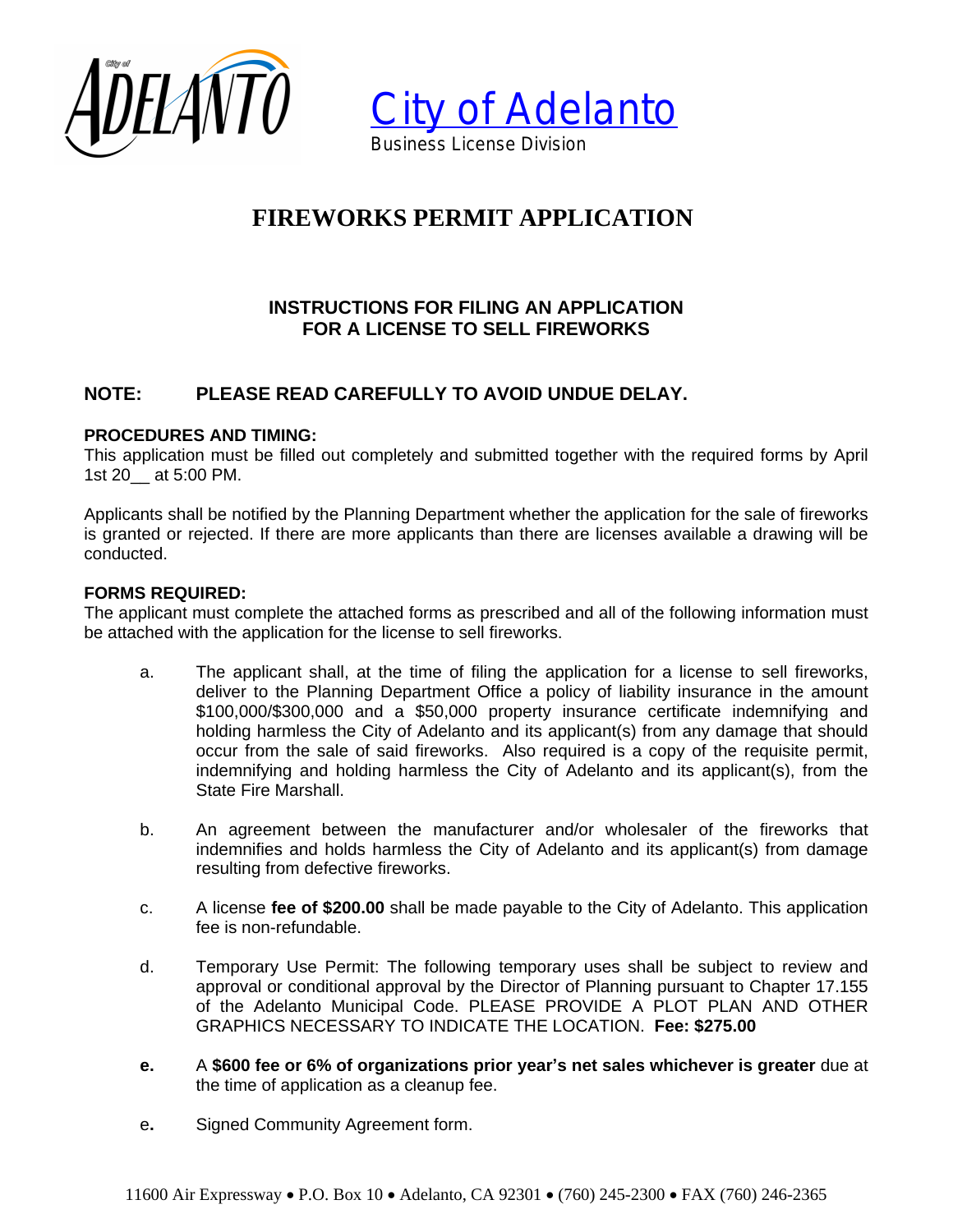f. Failure to complete any of the above items may result in revocation of License to Sell Fireworks, or effect eligibility for the following year.

### **UPON ISSUANCE OF APPROVED LICENSE, THE FOLLOWING IS REQUIRED:**

- a. A temporary "Sales Tax Permit" from the Regional Office of the State Board of Equalization.
- b. Safety Inspection from the San Bernardino County Fire department.
- c. All unsold stock and litter shall be removed from the stand by 5pm on July  $6<sup>th</sup>$ , and the fireworks stand shall be removed and temporary site cleaned within 500 feet of the stand by 12pm on July 10<sup>th</sup>.
- d. A financial statement is due to the planning department by September 3, detailing costs and revenue from the fireworks stand. The statement shall also describe how the money received from the sale of fireworks goes back into the community, and should identify the number of Adelanto residents that are benefited.
- e. Failure to perform any of the above mentioned items may result in revocation of license or inability to gain license the following year.

**Section 2. Fireworks; Sale of;** License required. Except as provided herein, no person shall offer for sale or sell any fireworks of any kind in said City without having first applied for and received a license.

**Section 3. Prerequisites to Issuance of License;** The following qualifications must be met by each applicant for a license issued hereunder.

- a. No license shall be issued to any person, firm, or corporation, except non-profit associations or corporations organized primarily for civic betterment or youth activities. At least 80% of the group's members must be Adelanto residents. In the circumstance that a drawing must take place to select applicants that receive the license, the organization may be asked to supply the Planning Department with proof of member's residency within the City.
- b. Each such organization must have its principal and permanent meeting place in the corporate limits of said City, must maintain a bona fide membership of at least twenty (20) Adelanto resident members, and must have been organized and established in said City's corporate limits for a minimum of one (1) year continuously preceding the filing of the application for the license.
- c. No organization may receive more than one (1) license for fireworks sale during any one (1) calendar year. One (1) license may be issued to two (2) or more qualifying applicants as a joint venture, but may only operate one (1) stand. The maximum number of licenses which may be issued pursuant to this Ordinance during any one (1) calendar year shall not exceed one (1) license for each three thousand (3,000) residents of the City, or fraction thereof, based on the latest official roster, State of California census estimate.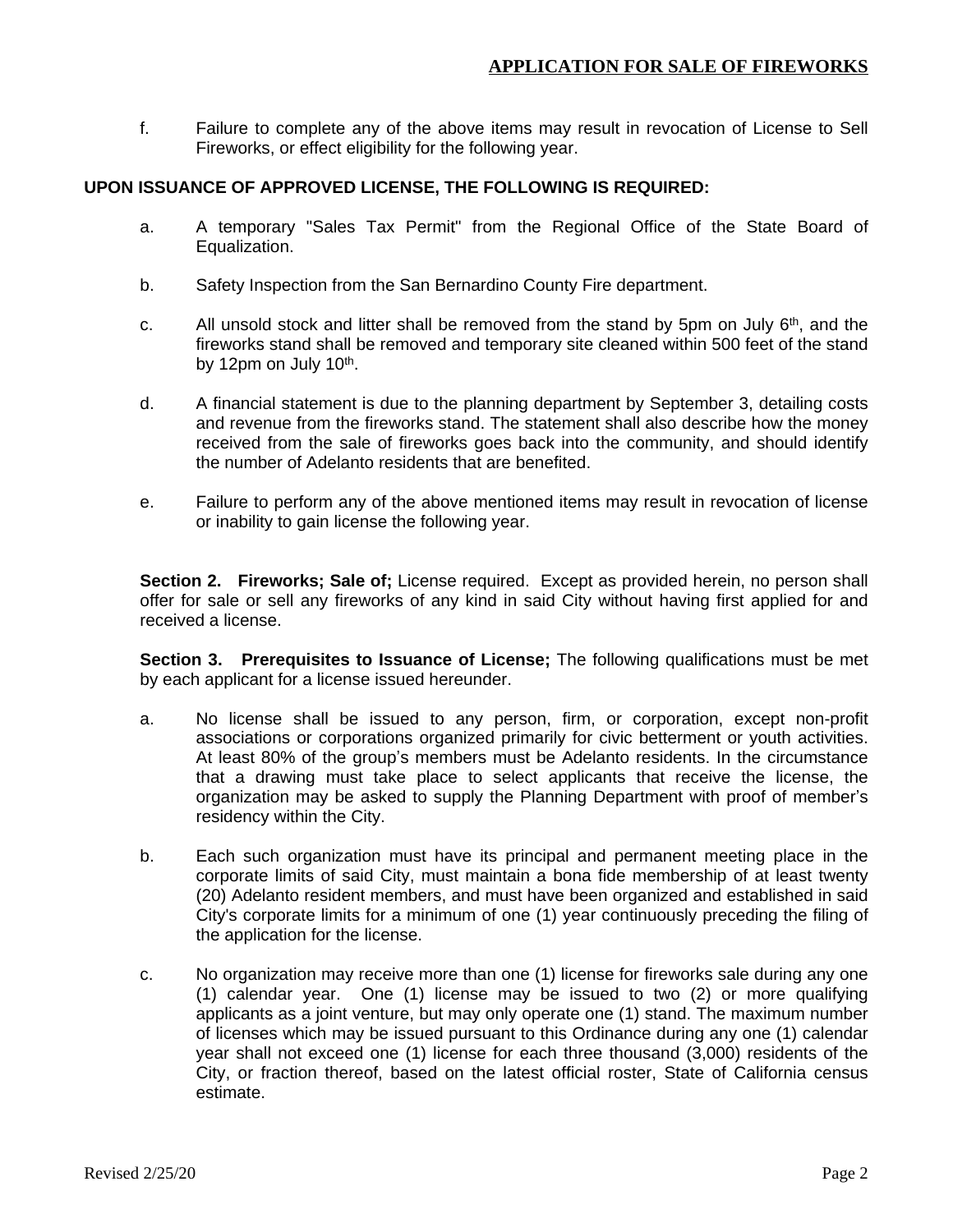d. If the number of applications exceeds the number of licenses allowed to be issued, the license shall be granted by a drawing supervised by the City Clerk. The drawing will be held at a council meeting, the applicants will be notified of the drawing date and notification of selection will be performed the following day.

#### **Section 4. Operation of Stand;**

- a. No person other than the licensee organization shall operate the stand for with the license is issued or share or otherwise participate in the profits of the operation of such stand.
- b. No person other than the individuals who are members of the license organization, and their immediate, adult age family members, shall sell or otherwise participate in the sale of fireworks at such stand. In no instance shall a person under the age of eighteen (18) years be permitted to sell or otherwise participate.
- c. No person shall be paid any consideration for selling or otherwise participating in the sale of fireworks at such stand.

**Section 5. Temporary Firework Stands.** All sales of "Safe and Sane" fireworks shall be permitted only from within a temporary fireworks stand, and sales from any other building or structure is hereby prohibited. Temporary stands shall be subject to the following provisions:

- a. No fireworks stand shall be located within twenty-five (25) feet of a building or within one hundred (100) feet of any gasoline pump.
- b. Fireworks stands need not comply with the provisions of the building code of said City, however, the Building and Safety department may inspect the stand at any time to reasonably insure the safety of attendants and patrons.
- c. No stand shall have a floor area in excess of three hundred (300) square feet.
- d. Each stand must have at least two (2) unobstructed exits; and each stand in excess of forty (40) feet in length must have at least three (3) exits spaced approximately equidistance apart, provided, however, that in no case shall the distance between exits exceed twenty-four (24) feet.

#### **Section 6. General requirements for Licensees.**

- a. All weeds and combustible material shall be cleared from the location of the stand including a distance of at least fifty (50) feet surrounding the stand before operation of stand.
- b. "No Smoking within 100 Feet" signs shall be prominently displayed on the fireworks stand.
- c. Each stand must have an adult in attendance and in charge thereof while fireworks are stored therein.
- d. Each firework stand shall obtain a safety inspection by the San Bernardino County Fire Department prior to opening.
- e. The sale of fireworks shall not begin before 12pm on June 28th, and shall not continue after 11:59pm on July 4th.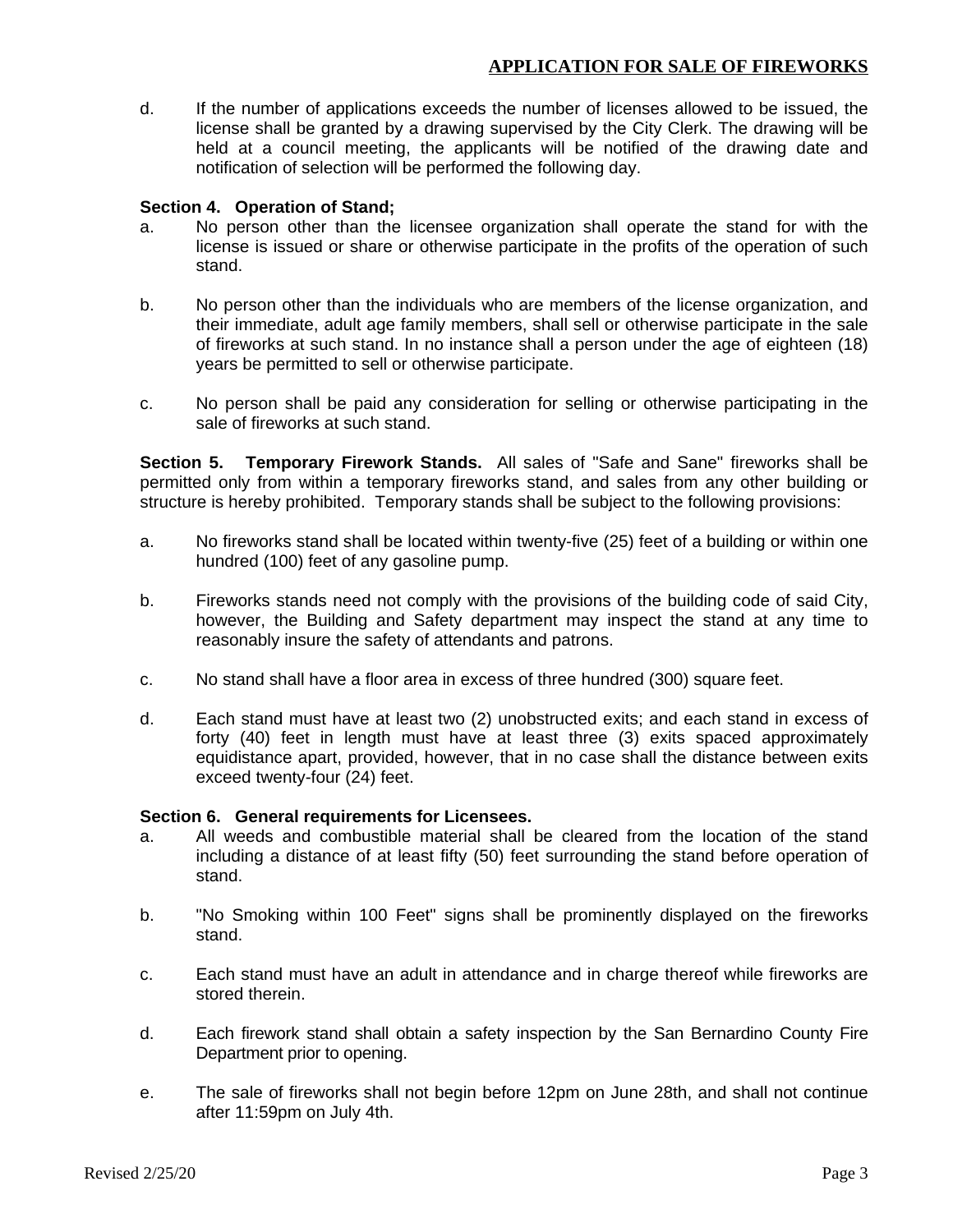- f. Each stand shall display a sign of at least ten (10) square feet stating that discharge of fireworks is only legal within Adelanto city limits between 12:00 noon, June 29<sup>th</sup> and 11:59pm midnight July 4th.
- g. During the days allowed for sale of fireworks, no sales shall be made except between the hours of 7:00 A.M. and 12:00 midnight, except the first day (June 29<sup>th</sup>), during which sales must start no earlier than noon.
- h. All unsold stock and litter shall be removed from the stand by 5pm on July 6<sup>th</sup>, and the fireworks stand shall be removed and temporary site cleaned within 500 of feet of the stand by 12pm on July 10<sup>th</sup>.

**Section 7. Display of License and Sales Tax Permit;** License to sell fireworks and temporary sales tax permit shall be displayed in a prominent place in the fireworks stand.

**Section 8. Prohibitions on Discharge;** It shall be unlawful for any person to ignite, explode, project, or otherwise fire or use, any fireworks, or permit the ignition, explosion or projection thereof, upon or over onto the property of another without his consent, or to ignite, explode, project, or otherwise fire or make use of, any fireworks within ten (10) feet of any resident, dwelling or other structure used as a place of habitation by human beings or within one hundred (100) feet of any fireworks stand.

**I, WE, HEREBY CERTIFY** that I (We) have read and understand the information contained within this application and furthermore agree to comply strictly with the terms of this license and the provisions of the Ordinance.

Signature of Applicant **Print Name/Title Date** Date

Email address: \_\_\_\_\_\_\_\_\_\_\_\_\_\_\_\_\_\_\_\_\_\_\_\_\_\_\_\_ Phone Number: \_\_\_\_\_\_\_\_\_\_\_\_\_\_\_\_\_\_\_\_\_\_\_\_\_\_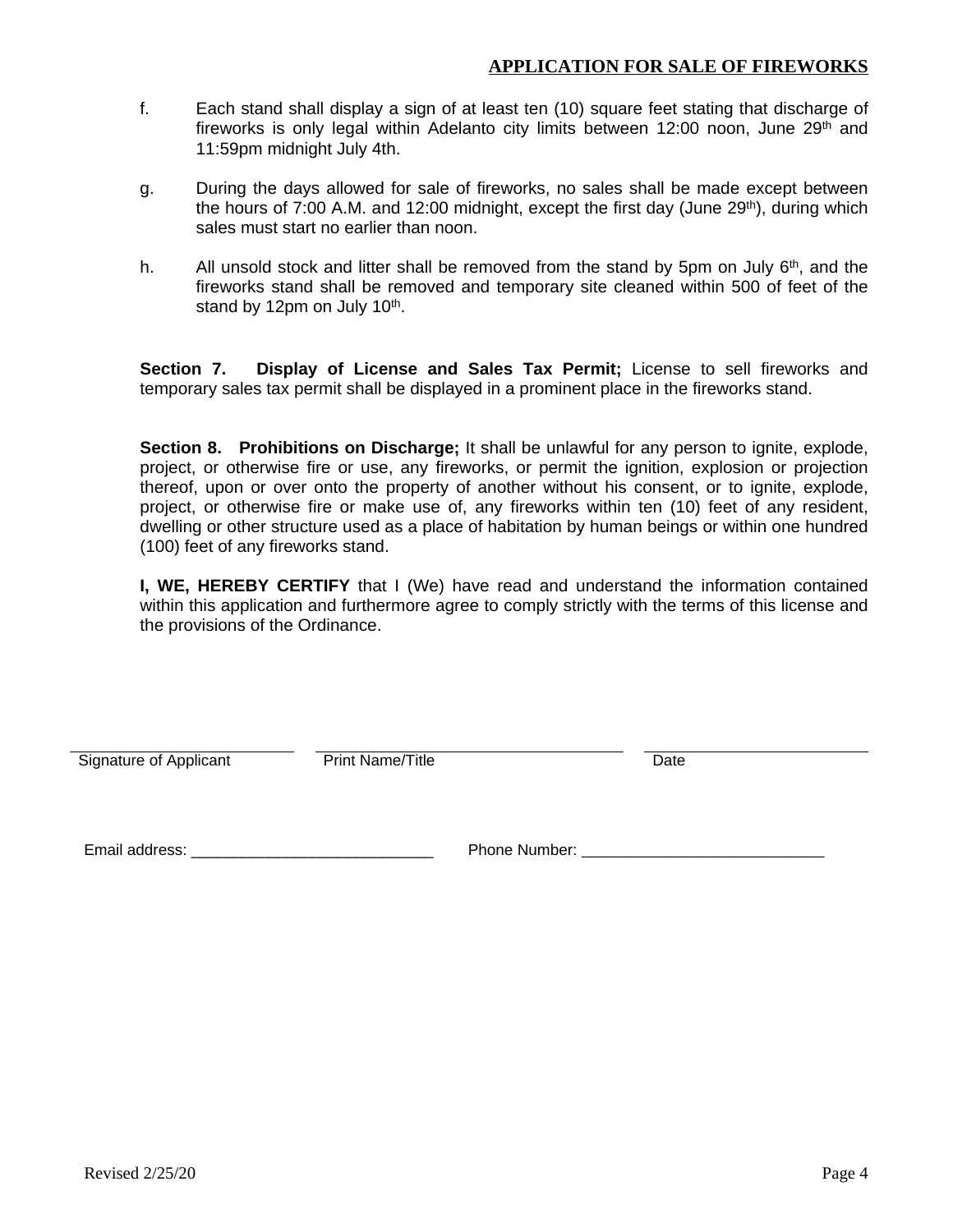APPLICATION IS HEREBY made to the Planning Department of the City of Adelanto, California, pursuant to the provisions of Ordinance No.494, for a license to sell fireworks for the Forth of July.

#### *IF NOT COMPLETED CORRECTLY IT MAY DELAY PROCESSING YOUR APPLICATION.*

| OWNER/APPLICANT INFORMATION                                                                                                                                     |             |             |  |              |                |  |
|-----------------------------------------------------------------------------------------------------------------------------------------------------------------|-------------|-------------|--|--------------|----------------|--|
| APPLICANT/AUTHORIZED AGENT (Applicant must be the owner of the land, the lessee having a lease hold interest, or the agent of the                               | AREA        |             |  |              |                |  |
| foregoing, duly authorized in writing.)                                                                                                                         |             |             |  |              | CODE/TELEPHONE |  |
| IMAILING ADDRESS OF APPLICANT/AUTHORIZED AGENT                                                                                                                  |             | <b>CITY</b> |  | <b>STATE</b> | <b>ZIP</b>     |  |
| $\Box$ LESSEE $\Box$ AGENT<br>To the Business License Office of the City of Adelanto, I the undersigned □ <sup>AM OWNER</sup><br>of the<br>property located at: |             |             |  |              |                |  |
| STAND LOCATION/PHYSICAL ADDRESS                                                                                                                                 | <b>CITY</b> | STATE ZIP   |  |              | APN#           |  |

| THE EXACT LEGAL DESCRIPTION OF THE PROPERTY IS:                                     | How long has the organization been located in Adelanto?<br>Month(s)<br>Year(s) |              |                     |                                   |  |  |  |
|-------------------------------------------------------------------------------------|--------------------------------------------------------------------------------|--------------|---------------------|-----------------------------------|--|--|--|
|                                                                                     | Organization Address (No P.O. Box):                                            |              |                     |                                   |  |  |  |
|                                                                                     |                                                                                |              |                     |                                   |  |  |  |
| FOR FIRE AND POLICE PROTECTION, LIST TELEPHONE NUMBER OF PERSON(S) TO BE CONTACTED. |                                                                                |              |                     |                                   |  |  |  |
| IEMERGENCY CONTACT NAME                                                             |                                                                                |              | AREA CODE/TELEPHONE | $\neg$ HOME $\neg$<br>WORK $\Box$ |  |  |  |
| Is the Organization(s) participating in "The Adopt a Street Program?                | $\Box$ YES                                                                     | Street Name: |                     |                                   |  |  |  |
| INN                                                                                 |                                                                                | From:        | TO:                 |                                   |  |  |  |

| PLEASE ATTACH THE FOLLOWING<br>The following items are attached hereto and made part of this application. |                            |
|-----------------------------------------------------------------------------------------------------------|----------------------------|
|                                                                                                           | $\square$ NO<br>$\Box$ Yes |
| 1. Notarized property owner authorization.                                                                | INITIALS_______            |
|                                                                                                           | $\Box$ YES $\Box$ NO       |
| 2. Requisite permit for State Fire Marshall.                                                              | INITIALS__________         |
|                                                                                                           | $\Box$ YES $\Box$ NO       |
| 3. Agreement from fireworks manufacturer/wholesaler.                                                      | INITIALS__________         |
| 4. \$100,000.00/\$300,000.00 public liability and \$50,000.000 property damage insurance                  | $\Box$ YES $\Box$ NO       |
| certification.                                                                                            | INITIALS________           |
|                                                                                                           | $\Box$ YES $\Box$ NO       |
| 5. Temporary Use Permit & Plot Plan                                                                       | INITIALS_________          |
|                                                                                                           | $\Box$ YES $\Box$ NO       |
| 6. Proof of Non-Profit Status                                                                             |                            |

EXCERPT FROM ORDINANCE NO. 494 OF THE CITY COUNCIL OF THE CITY OF ADELANTO REGULATING STORAGE, USE AND SALE OF SAFE AND SANE FIREWORKS WITHIN SAID CITY:

SECTION 1. DEFINITION; SALE OF. Safe and Sane Fireworks as defined in Section 12504 of the California Health and Safety Code may be sold and discharged within the City of Adelanto during the

NO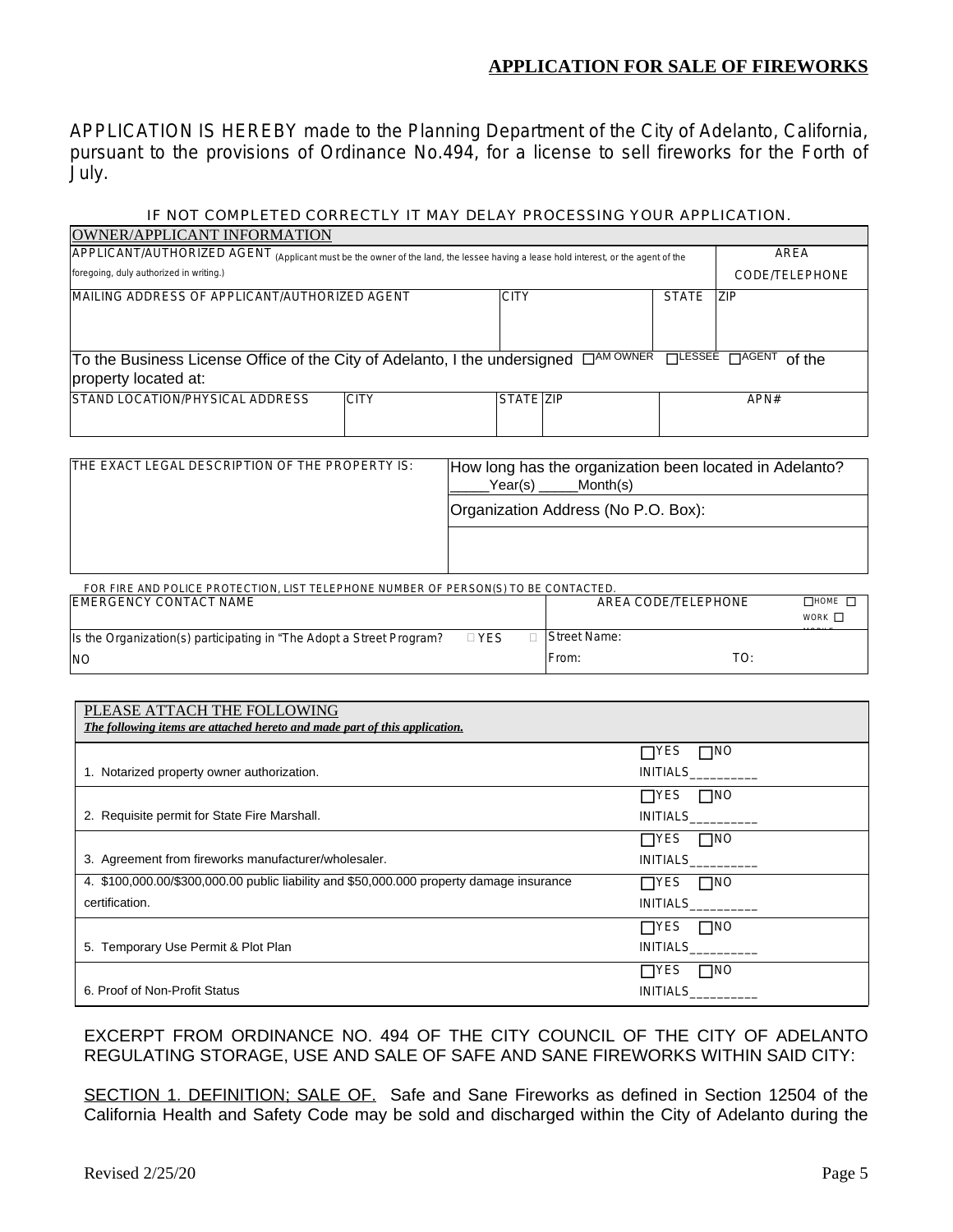period beginning at *12:00 noon on the 28th day of June and ending at 12:00 midnight on the 4th* day of July each year pursuant to the provision of this Ordinance and not otherwise.

| Signature       | Print Name/Title                                                                                                                                            | Date                                                                                                                                                                                            |
|-----------------|-------------------------------------------------------------------------------------------------------------------------------------------------------------|-------------------------------------------------------------------------------------------------------------------------------------------------------------------------------------------------|
|                 | <b>Community Agreement</b>                                                                                                                                  |                                                                                                                                                                                                 |
|                 |                                                                                                                                                             |                                                                                                                                                                                                 |
|                 |                                                                                                                                                             |                                                                                                                                                                                                 |
|                 | required to participate in two yearly community clean up days and to participate in the Adopt-A-Street                                                      |                                                                                                                                                                                                 |
|                 | program in order to receive a license to sell fireworks.                                                                                                    |                                                                                                                                                                                                 |
|                 | Please Initial the below to confirm that you agree to the following:                                                                                        |                                                                                                                                                                                                 |
| Clean-Up Day:   |                                                                                                                                                             |                                                                                                                                                                                                 |
| up days.        | Applicant has been participating and will continue to participate in two yearly community clean-                                                            |                                                                                                                                                                                                 |
|                 | clean up dates and times accordingly.                                                                                                                       | Applicant has been informed of the clean-up days they may be assigned: February 17, April 21,<br>July 21, and October 13. Applicant understands that planning staff will be assigning community |
|                 | a total of eight (8) hours. The events are held at Adelanto Stadium, 12000 Stadium Way.                                                                     | Organization members are required to participate for four (4) hours on two (2) different days for                                                                                               |
|                 | Applicant understands that at least 20% of its members must participate in each clean-up day.                                                               |                                                                                                                                                                                                 |
| Adopt-A-Street: |                                                                                                                                                             |                                                                                                                                                                                                 |
|                 | Applicant has been participating and will continue to participate in the Adopt-A-Street program,<br>which is to be done monthly.                            |                                                                                                                                                                                                 |
|                 | 760-246-2300 x11124 to request trash bags for the Adopt-A-Street days they select.                                                                          | Applicant will contact Public Works through Virginia Cervantes or the Public Works designee at                                                                                                  |
|                 | Applicant will inform the same contact as above when and where the trash bags should be<br>picked up by Public Works so that bags are not left at the site. |                                                                                                                                                                                                 |
| event.          |                                                                                                                                                             | Applicant understands that at least 20% of its members must participate in each Adopt-A-Street                                                                                                  |